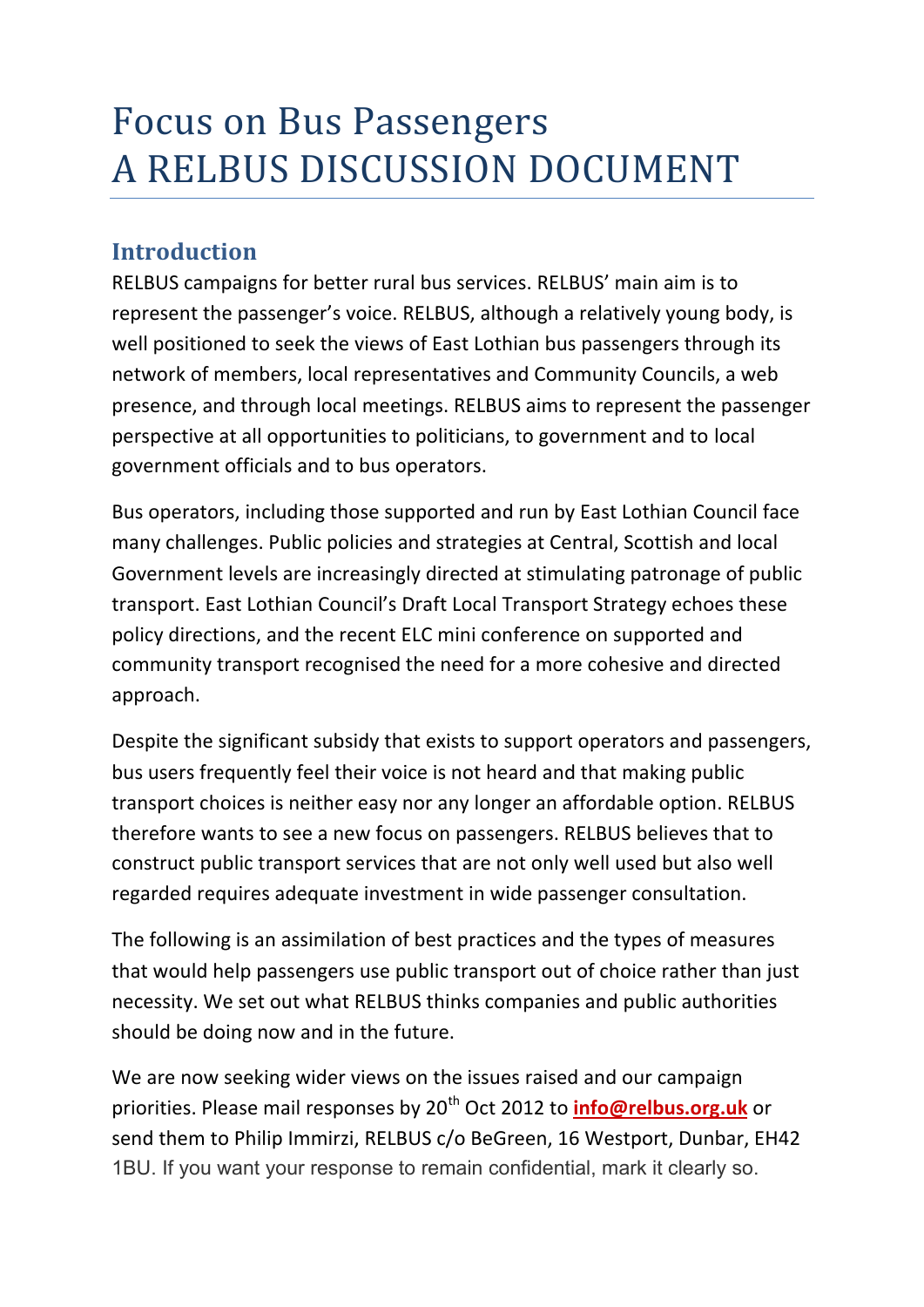### Table of Contents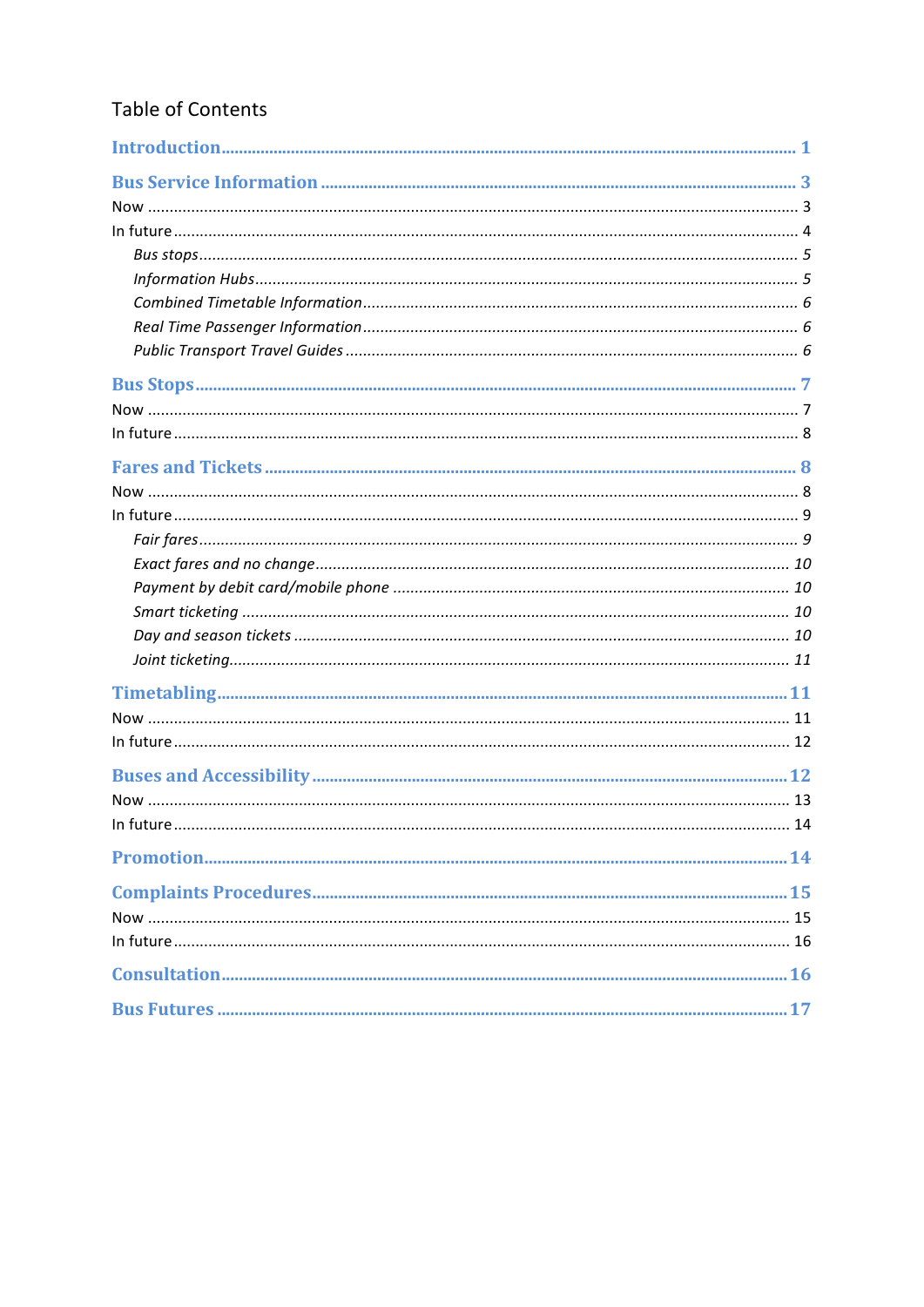# **Bus Service Information**

Our research suggests that lack of good information about bus transport choices is an important barrier to people using bus services as a travel option, rather than out of necessity. The problems are compounded on certain routes where multiple operators to run services in competition. There is no ELC policy on the provision of harmonised information and therefore there is a glut of information, which users find on the one hand confusing and on the other inadequate.

The future holds considerable promise of improvement, as electronic forms of information take hold. However the diffusion of information via the internet and mobile applications is not as wide as it could be and the quality of the services does not compare with those available for rail users.

#### **Now**

RELBUS believes that all bus operators should provide up to date and accurate information about their services as a minimum:-

- Clear and easy to read timetables
- Maps showing routes
- Schematic maps showing connections
- Fare information
- Information about special fare deals
- Accessibility of services to passengers with mobility requirements
- Information about changes to services, permanent or temporary

All timetables and timetable leaflets for all local services should be easily accessible through a range of outlets, situated close to where people are travelling from (e.g. a local shop in a small community that has reasonable opening hours). These outlets should display recognisable advertisements and be listed on the ELC website. Timetables should be clear and easy to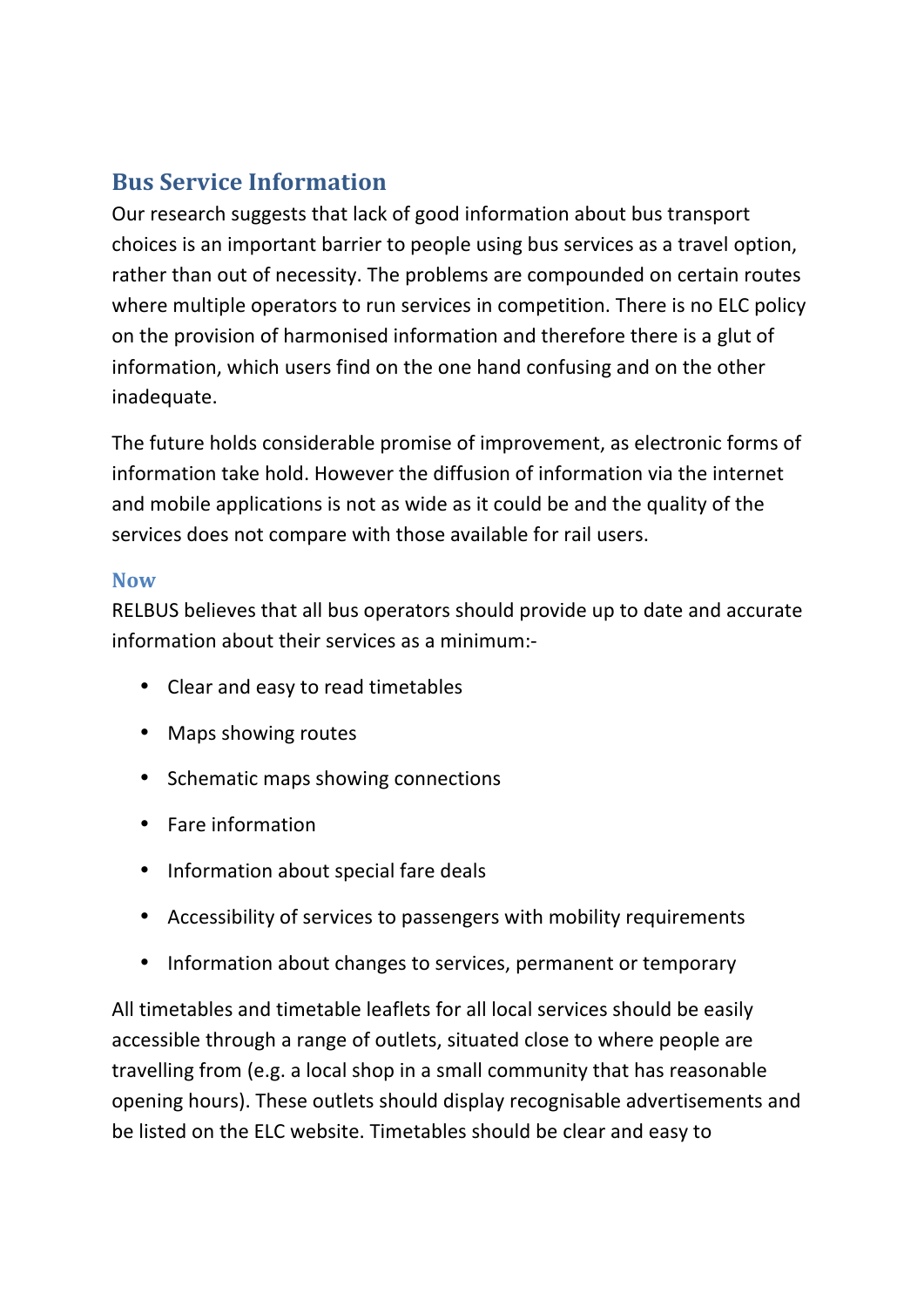understand and should also take into account the needs of partially sighted users.

Printed information should also carry an *Effective From* date, and all information about changes to services should be distributed to outlets well before the start date.

Important information such as the 'No Change' policies should also be displayed on relevant timetables, together with useful or indicative information about fares to major destinations.

It is not reasonable to expect passengers to have the correct fare if that information is not displayed prominently.

The above should be available from:-

- Bus stops
- Leaflet dispensers on buses
- Local outlets such as tourist information offices, council offices, libraries and High Street shops located near major bus stops or community based organisations
- Bus Operator's websites
- Telephone enquiry services provided by the Bus Operators, which should be open during bus operating hours (??)
- Independent travel advice websites such as Traveline Scotland
- Secondary schools and further information establishments
- Mobile phone TXT services and Apps

#### In future

- Major and certain minor bus stops should have combined standardised timetables in the East Lothian Council area livery
- In the absence of local bus stations Transport Information Hubs should be developed for all the major settlements in East Lothian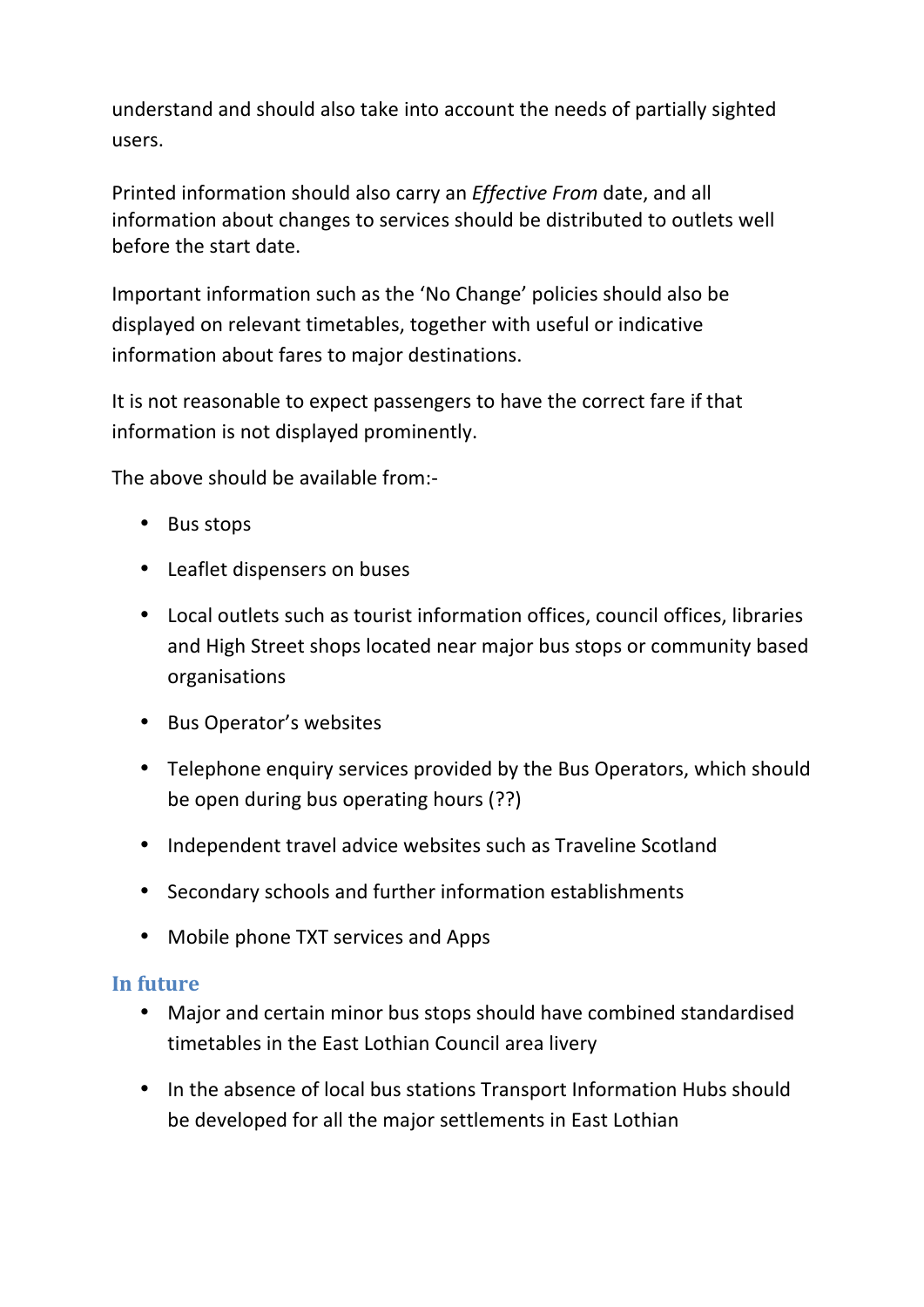- Combined timetables, which list all services serving particular destinations should be easily available.
- $\bullet$ Real Time Passenger Information (RTPI) plans for East Lothian should be advanced and adequately funded with trials for screen displays in shop windows and coffee shops and investment in enabling mobile telephone enabled services.
- Public Transport Travel Guides to serve both the regular travelling public as well as tourism markets and a travel map that is updated and republished at least yearly.
- Marked bus stops should display QR coded information

#### **Bus stops**

Major stops display QR coded information. It would be useful to explore best practices in this area.

Major and certain minor bus stops (e.g. in East Linton) should have combined standardised timetables in the East Lothian Council area livery.

#### **Information Hubs**

There are no bus stations in East Lothian. Bus stations offer a variety of benefits: protection from the elements; a safe and unthreatening shelter for passengers; visible staff on duty to deal with enguiries and problems. Clear and up-to-date information on bus services can be provided. Bus station facilities can include an enguiry/ticket office, open at sensible times and facilities such as toilets.

However, it is unlikely that bus stations will be introduced in East Lothian, but as an alternative RELBUS believes that the idea of Transport Information Hubs should be developed for the major settlements in East Lothian. Hubs could display the up to date information covering all the principal public transport routes bring together public transport options, bus and train, and could include connections for those whose journey begins or ends on foot or by cycle. Hubs could provide shelter, extra security and illumination, cycle parking and potentially satisfy other functions too.

Maps showing bus routes and estimates of travel time and bus frequency would also be required. These hubs should also provide useful information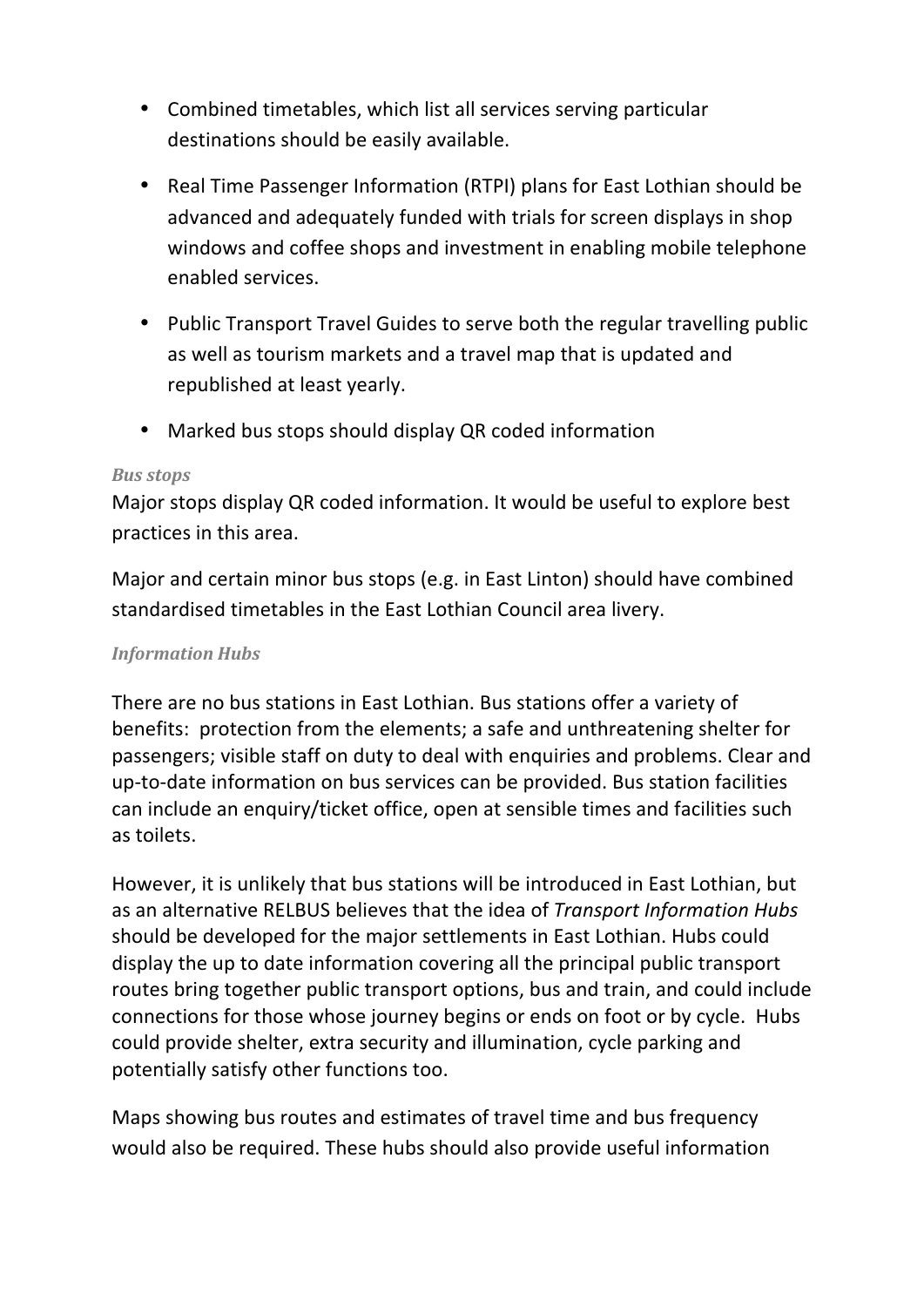about connecting services to major destinations in adjoining areas, including information about walking and cycling.

This assumes some co-ordination with bus and train operators, and walking and cycling groups, but which could be overseen by ELC or a partnership project board.

#### **Combined Timetable Information**

RELBUS would like to see greater emphasis on producing combined timetables, which list all services serving particular destinations. There is considerable demand by passengers to see all available options and collaboration and cooperation between Bus Operators could encourage greater bus use.

We understand operators' reluctance to promote competing services, but we are aware that in other areas some operators already include competing services in their timetable books, (and according to Bus Users UK have done so for many years.) By showing the full range of travel opportunities available bus users are less likely to be dissuaded from using the bus if the return journey is available at a time that suits them.

#### **Real Time Passenger Information**

Real Time Passenger Information (RTPI) plans for East Lothian remain at an early stage. RELBUS understands that the costs of RTPI fixed infrastructure are considerable and supports efforts to site (less expnsive) display screens in shop windows and coffee shops, e.g. near or at a major terminus or principal High Street bus stop; and efforts to provide information by mobile telephony.

Real Time Information must be just that, rather than simply detailing scheduled departure times (though in the absence of other information this would be a good place to start.)

Displays are often provided in urban situations, where frequencies are high, but this information would be considerably more valuable on rural or interurban routes, where frequencies can be low and where passengers need reassurance a bus is actually coming.

#### **Public Transport Travel Guides**

RELBUS would like to encourage Bus and Train Operators, and ELC to fund the production of a 'Getting around East Lothian' public transport guide with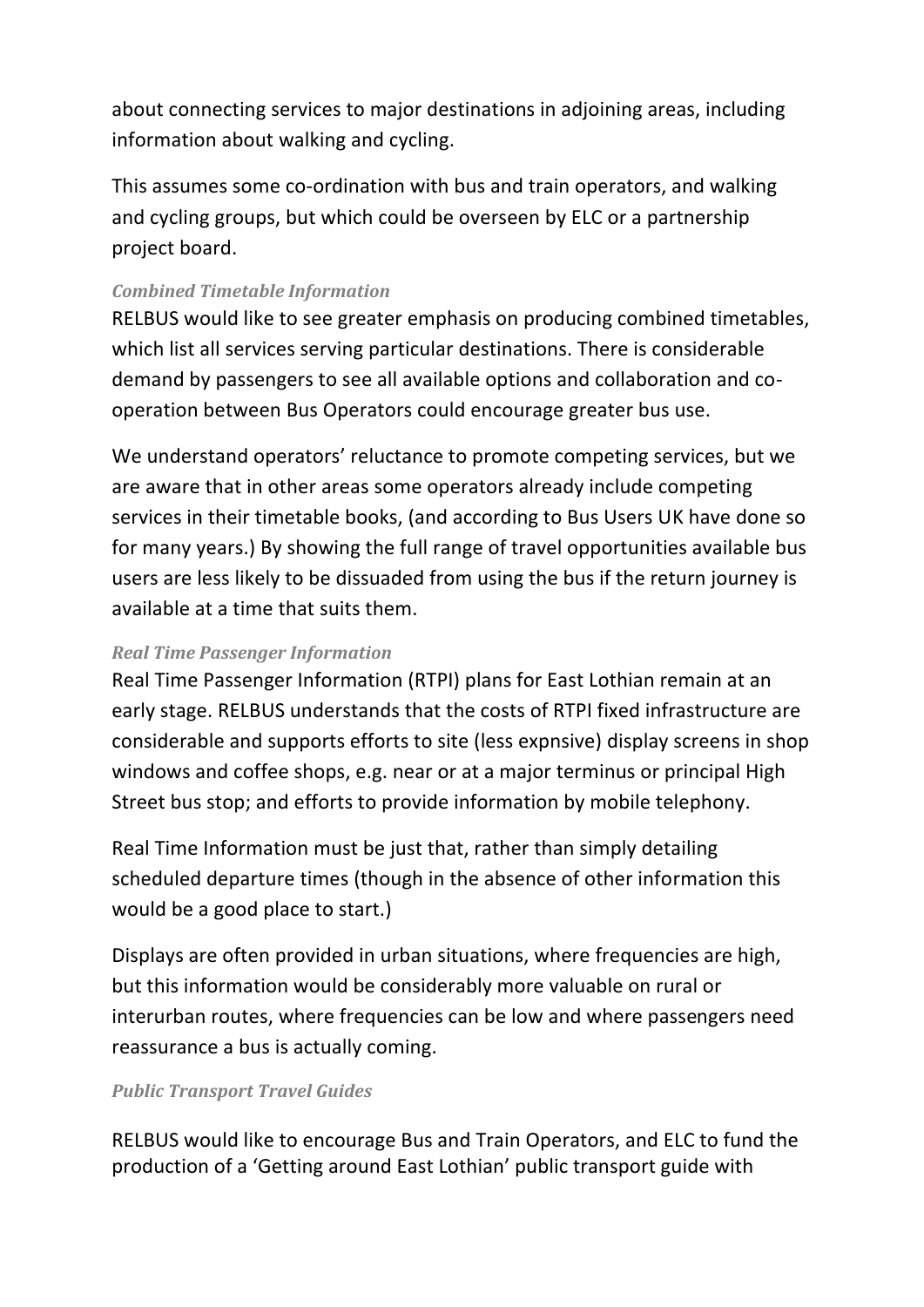detailed insets for all major settlements. This could serve regular travelling public as well as tourism markets. Travel information from major settlements in East Lothian to specific destinations such as *hospitals, further education* establishments and tourist destinations would be held in one place. The information guide could be paid for through advertising.

This should include a full service list with frequencies, an index to places served, including major visitor attractions and places of interest, operator details and a list of major timetable outlets.

Park and Ride and modal interchange points should also be highlighted. It is anticipated that this map would be updated and republished at least yearly.

# **Bus Stops**

The passengers journey starts at a bus stop and all too often the infrastructure is to be found wanting. If the timetables are present and up-to-date and also clearly displayed then the condition of the shelter isn't. Sometimes the infrastructure itself may be older, but some newer infrastructure has not withstood the vagaries of time so well. Poor hygiene is a problem for certain stops, with both the building, and pavements inside and out unappealing of foul smelling.

RELBUS supports Sustaining Dunbar's project to carry out a wider survey of the condition of bus stops around East Lothian.

### **Now**

The minimum standard should be:-

- A clean bus stop where passengers can wait without fear for personal safety
- Up to date bus timetables which can be easily read during operating hours
- Bus stop location plates and SMS identification number
- that ELC monitor operators' timetables and related information at bus stops is clear and up to date.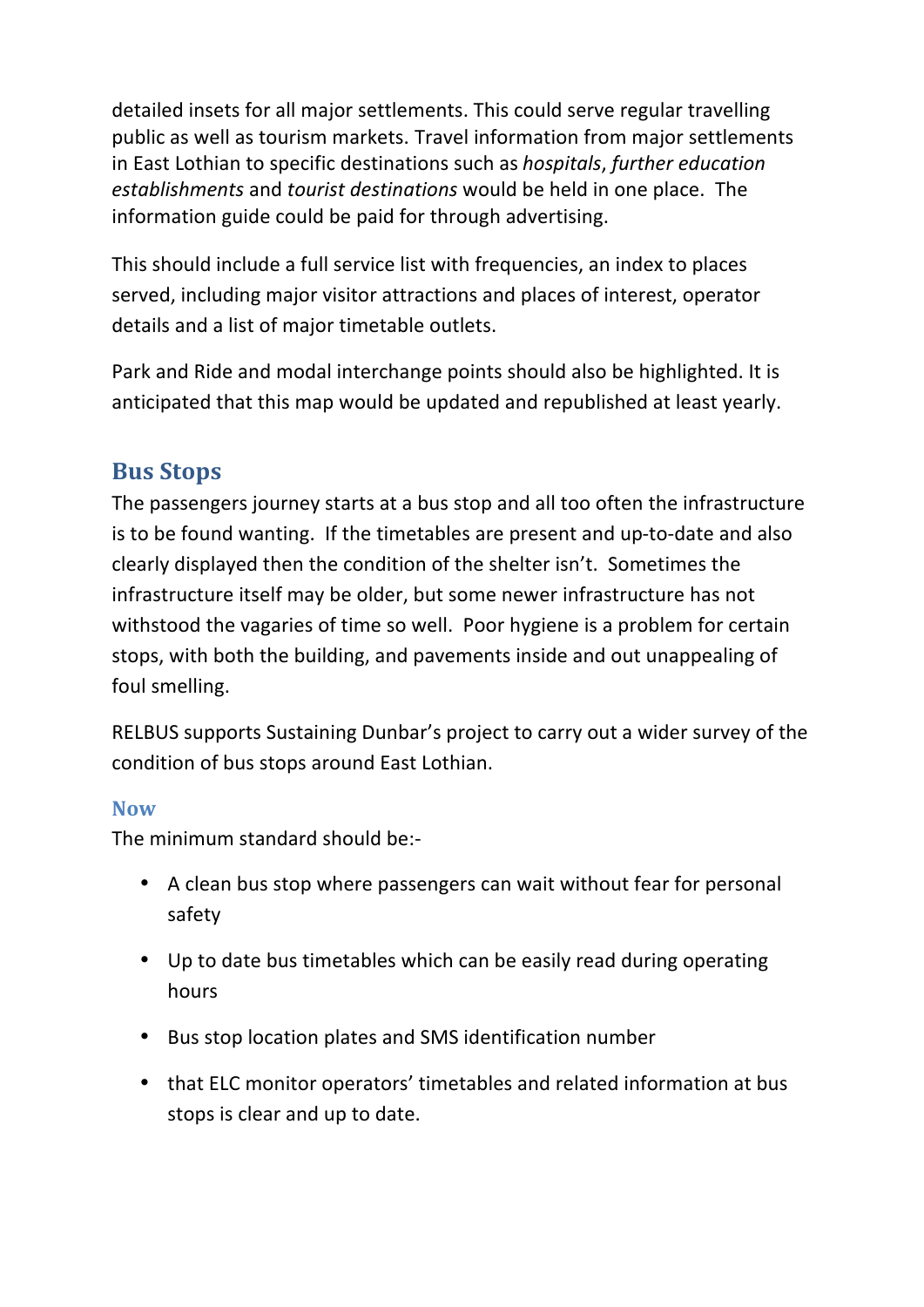ELC should police and enforce the obligation that operators' timetables and related information at bus stops is clear and up to date.

### In future

RELBUS supports the work of Sustaining Dunbar on the 'adopt a bus stop' project, which has seen the ELC open up displays to additional useful travel information alongside community information.

Opening up community bus stops to displaying wider information about what is going on or is available in the community could encourage people to take greater pride in the infrastructure and help to police issues such as cleanliness and timetable quality.

- Combined timetables, with a uniform East Lothian livery.
- Displays are opened up to display other useful travel information alongside community information
- Communities are actively encouraged to take greater pride in the infrastructure and help to police issues such as cleanliness and timetable quality
- Combined timetables are available in a uniform East Lothian livery.
- More stops are built out and accessible to all
- Bus stops have clearer naming conventions and include an indication of the direction of travel
- Restrictions on unnecessary idling
- Resident consultation & approval of new and modified stop locations are put in place

# **Fares and Tickets**

#### **Now**

Bus operators should provide summary fare information on their own timetables, all major stops, and on all their websites.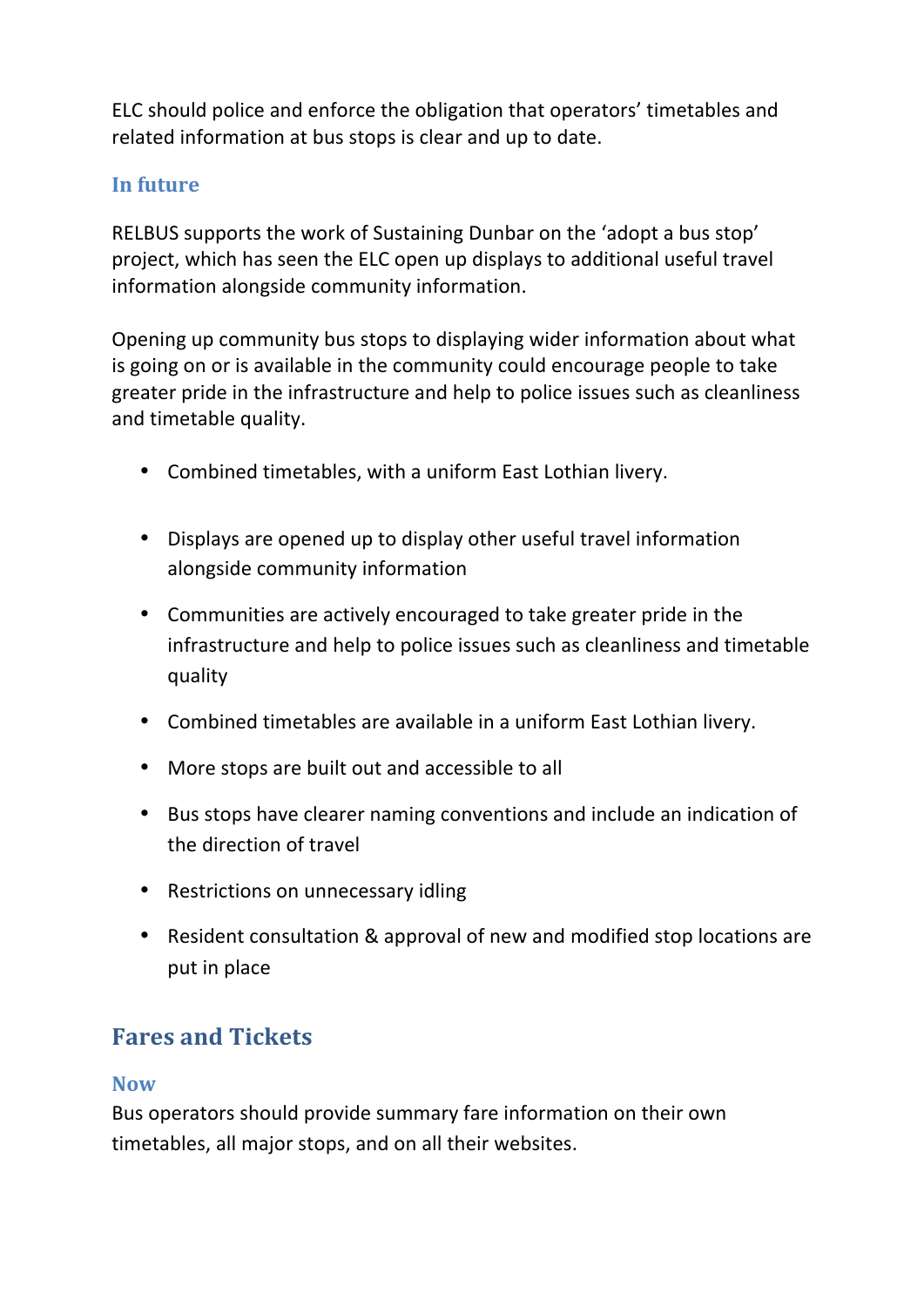Bus operators should also provide information about their special fare deals.

This information should be available on the bus operator's websites and provided in the form of printed material to all main timetable outlets and displayed at bus stops where practical.

**RELBUS believes:** 

- that fare information should be available from Bus operators, who should as far as practical provide summary fare information on their own timetables
- that fare information should be available from main timetable outlets and major marked bus stops and on all their websites
- that exact fare and no change policies should be properly advertised and accompanied

### In future

RELBUS believes there a number of ingredients to Fair Fares:

- Fare levels should be affordable fares to ensure that bus travel remains accessible to all sections of the community
- Exact fares will only apply where there is a flat fare in place
- All operators have promotional multiple ticket purchasing of season ticketing
- Smart payments using contactless payment and mobile telephony, perhaps before boarding could make life much easier for passengers and encourage patronage
- Through ticketing or joint ticketing whereby a ticket bought from one operator, is valid on any other serving the same route.

### **Fair fares**

RELBUS believes there a number of ingredients to Fair Fares. Fair Fares need to be competitive as well as affordable. Innovative fare payment methods and ticketing approaches are required. 'Rewards' for regular passengers are also desirable. There is potential to link with other bodies to offer discounts and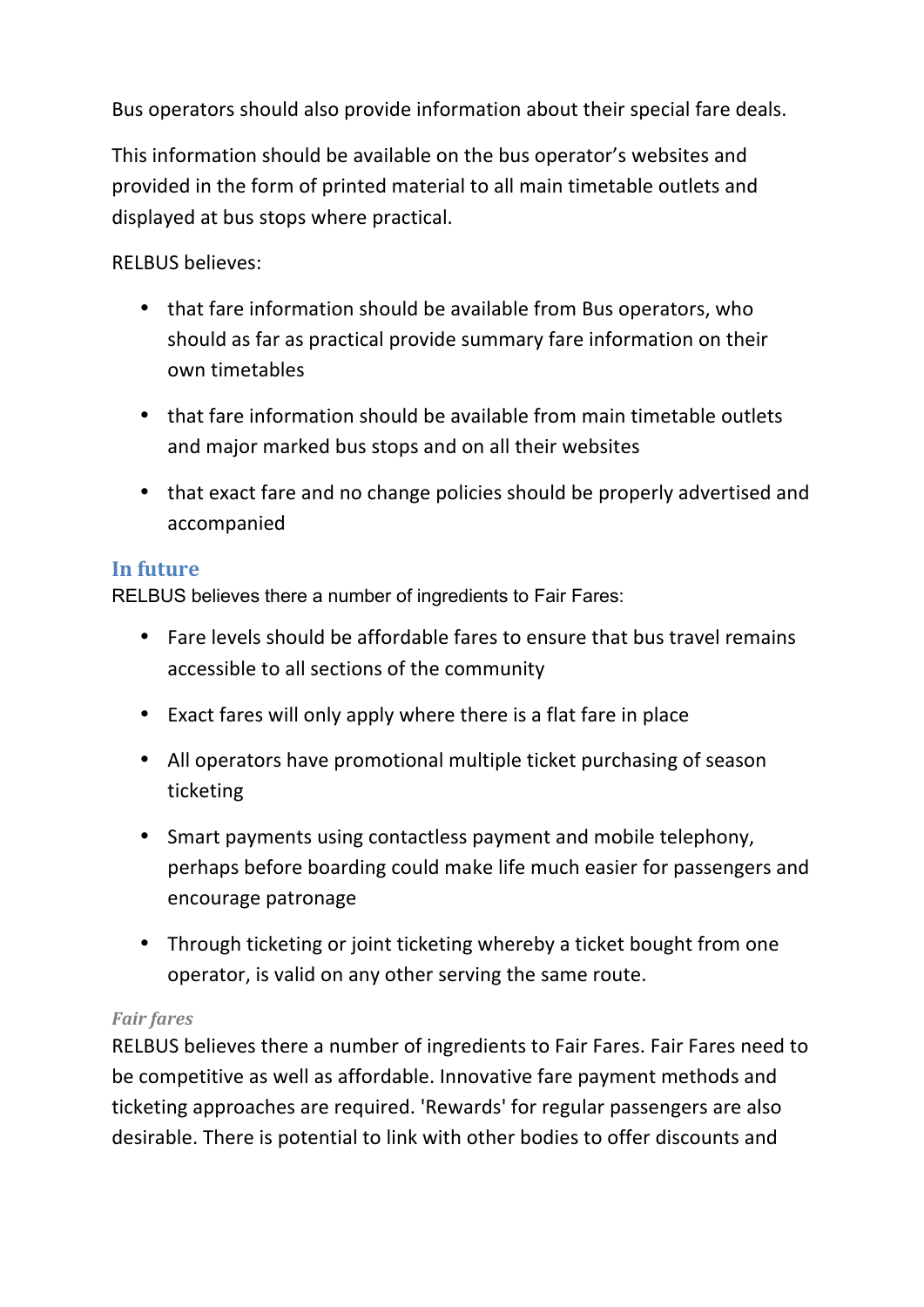encourage sustainable travel e.g. a percentage off the fair price for members of a car club, or holders of a rail season ticket.

Fare levels will always be a source of controversy among passengers, and while BUS USERS UK recognises the importance of viable bus services, it continues to campaign for Affordable fares to ensure that bus travel remains accessible to all sections of the community. This is particularly important for those to whom the bus is the only alternative to not travelling at all.

#### **Exact fares and no change**

Easier fare payment can speed up passenger flow. While exact fare and no change policies can make sense to many regular travellers and can have distinct operational and security benefits, they are perceived as unfair by infrequent travellers and more likely to discourage than encourage regular bus use.

RELBUS believes that exact fare schemes are acceptable when there is a flat fare or the value can be made up from a minimum number of coins, and the information is clearly displayed at all stops.

#### **Multiple ticket purchases**

RELBUS would like to see more operators promote multiple ticket purchases such as '10 tickets for the price of 8' where the tickets can be used over a period of time. This not only encourages bus use but removes the barrier of needing to look out cash before boarding the bus (especially in cases where the fare is a matter of mystery).

#### Payment by debit card/mobile phone

Why not? It would make life easier for passengers.

#### **Smart ticketing**

The development of smartcard ticketing is simplifying payment and developments in various parts of the country are being closely watched, but the ability to purchase tickets at outlets before boarding – commonplace in Europe - is also highly desirable.

#### Day and season tickets

RELBUS would like to see the greater use of Day Tickets and Season Tickets, sold by the driver or at selected outlets, which allow unlimited travel. Books of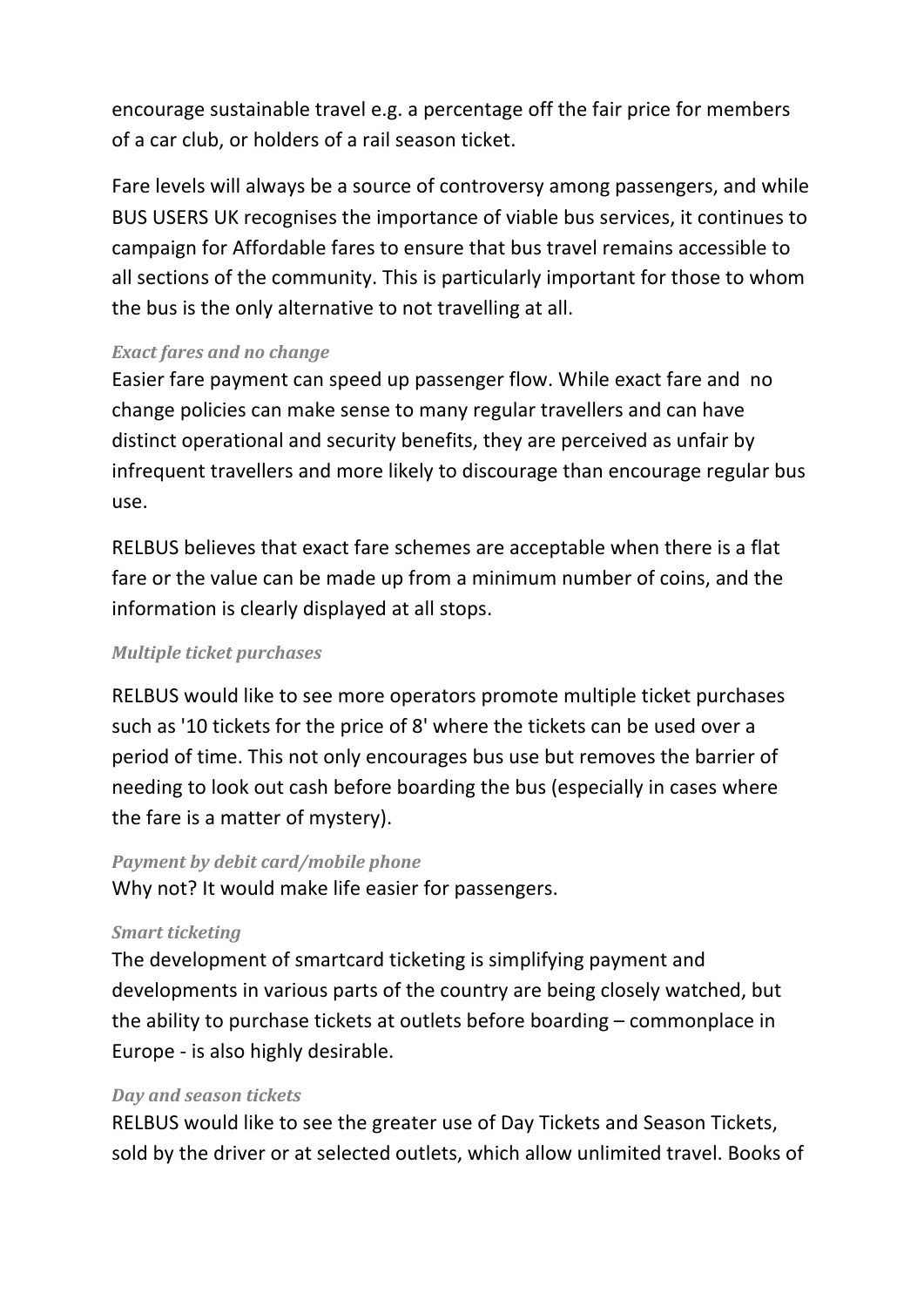prepaid tickets should be available for journeys to major destinations from local outlets such as those outlined in Section 2. Bus Service Information.

#### Joint ticketing

Passengers don't always distinguish between operators and cannot always understand why a ticket bought from one operator, should not be accepted by another if it is serving the same route.

Operators are often reluctant to provide opportunities for joint ticketing with other bus operators or rail services.

Operators may cite uncertainty about the response of the competition authorities as the reason, but particularly where service frequencies are poor, in the evenings and on Sundays, such availability would be invaluable for passengers.

# **Timetabling**

#### **Now**

RELBUS recognises that punctuality and reliability are sometimes out of the control of the bus operator. Companies should aim to provide

- a punctual and reliable service
- as far as practical information on known delays
- compensation for passengers who inconvenienced by lengthy delays

Punctuality is important on all bus routes, whether frequent urban services or occasional rural services. Bus companies can do little when buses are caught up in situations beyond their control, but can do more to keep passengers informed of the reasons for delays. For example Prentice Buses are to be commended for making use of Twitter to keep passengers informed of the progress of their buses during the severe weather last winter.

Reliability can be affected by external factors, but chronic, predictable and regular unreliability should lead to speedy service improvements.

Compensation should be offered to passengers in the form of bus ticket vouchers or refunds in the event of delays caused by events within the bus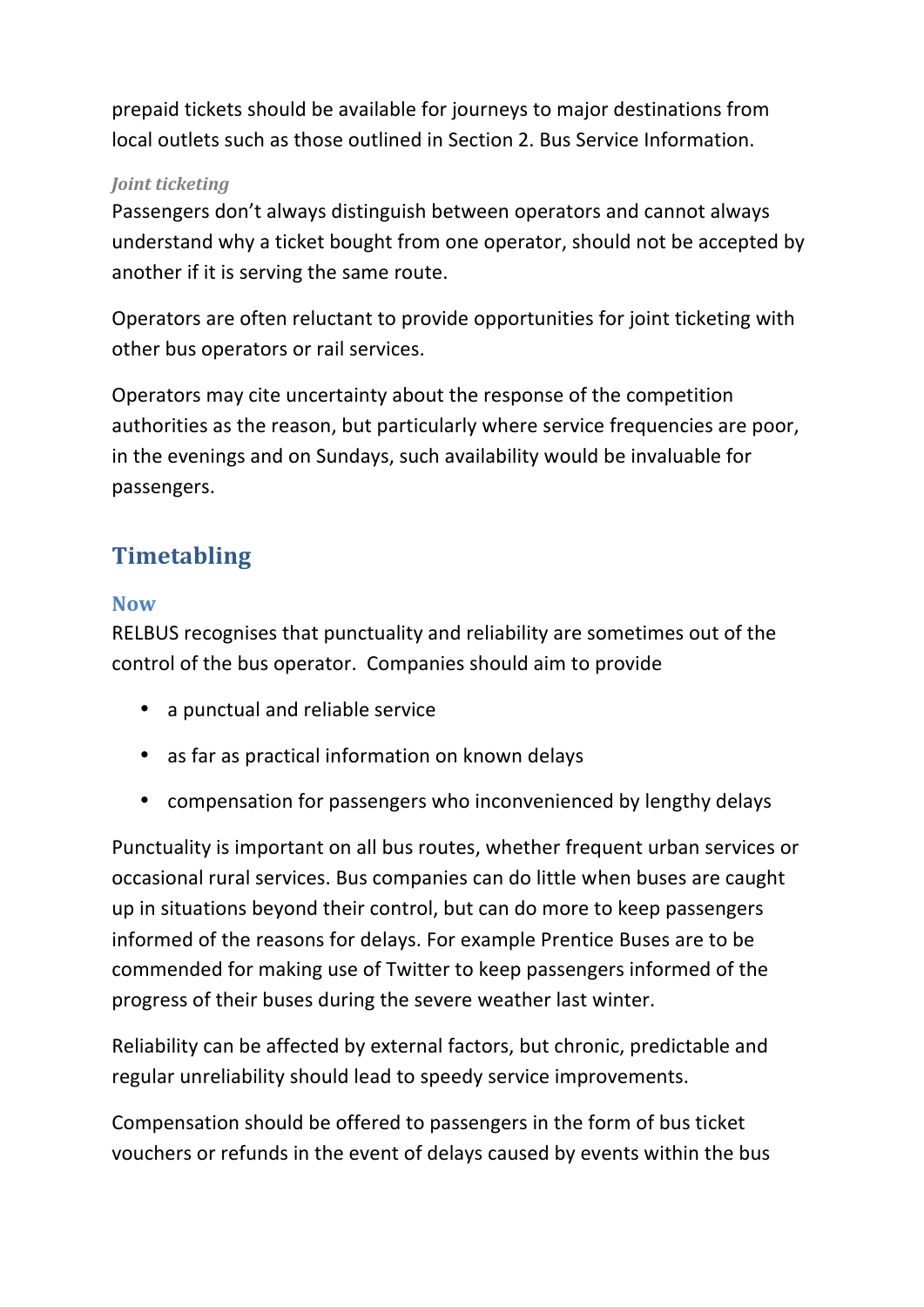company's control - vehicle breakdown or non-availability, staff absences or shortages.

### In future

In the future RELBUS would like to see:

- integrated timetabling, between bus services and between buses and trains
- on the spot compensation for delays or when other things go wrong
- communication using an appropriate alert systems of delays (e.g. Twitter)

One award winning company provides a free journey if passengers reach their stop destination more than 20 minutes late.

RELBUS would like to see wider empowerment of drivers to administer refunds on the spot when things go wrong.

# **Buses and Accessibility**

Bus services should be easily identifiable and their destinations and direction of travel obvious. We find that in East Lothian there are many different liveries and certain operators have multiple liveries. This is confusing.

Buses are not always clean nor comfortable and easy to board, though the practice of using coach style buses is hopefully a thing of the past.

However, accessibility will continue to be an issue, for even when a low floor bus is made available drivers who do not or cannot drive close enough to the kerb make it difficult for the less abled. We do not know whether there are many instances of built up / built out pavements to ease alighting for those with buggies, elderly or disabled.

RELBUS finds that general information about the accessibility of bus services to passengers with additional mobility requirements is wanting.

RELBUS has received complaints from members about the attitude of drivers, the public face of the bus operator. Customer care standards need to be maintained and seem to be a more pronounced issue with national operators.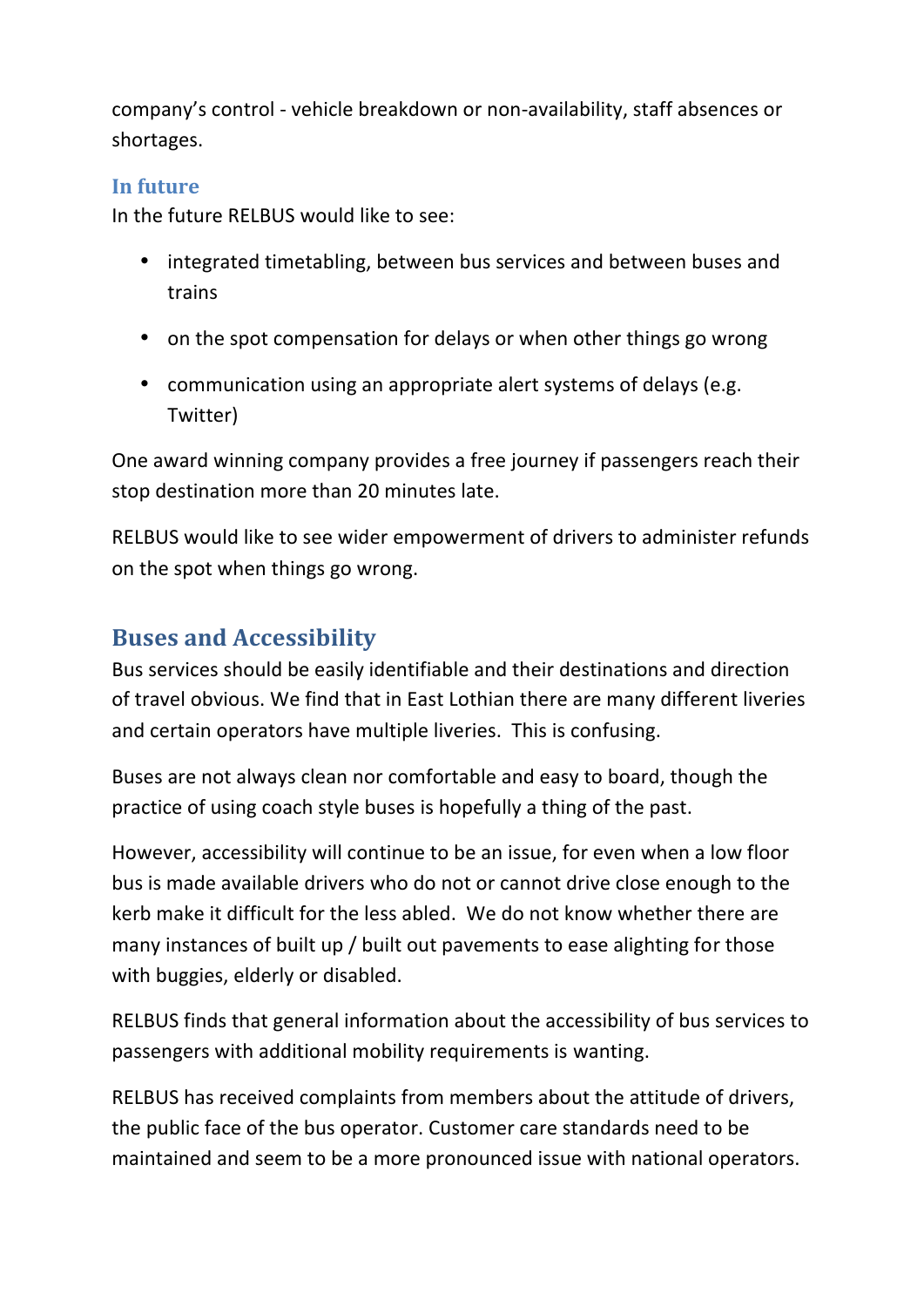#### **Now**

**RELBUS believes that:** 

- Bus services should be easy to identify and destinations and direction of travel obvious.
- Companies should use standard liveries
- Buses are easy to board and that coach style buses only used in emergencies
- Low floor bus should be used
- That kerbside improvements are made where practical to make boarding easier for the less abled
- Instructions and training are routinely administered to drivers to assist the less abled
- General information about the "accessibility" of bus services to passengers with additional mobility requirements is wanting.
- Buses are clean and fresh, easy to move about in; provide adequate storage and properly heated and ventilated; driven thoughtfully and basically comfortable
- That drivers are friendly and welcoming; assist those with mobility problems; provide useful and helpful information and
- That driver service is monitored, perhaps using Mystery Shopping

Ease of identification is often a problem for users especially where the are a range of liveries.

Ease of boarding has improved greatly with the spread of low-floor buses, but the advantages are sometimes lost because illegally parked vehicles restrict access to bus stops, or where drivers make little or no effort to pull up.

Where it proves impossible to provide a service with the same type of bus throughout, journeys operated by low-floor buses should be clearly identified in the timetable and that type of bus should always be available for those journeys.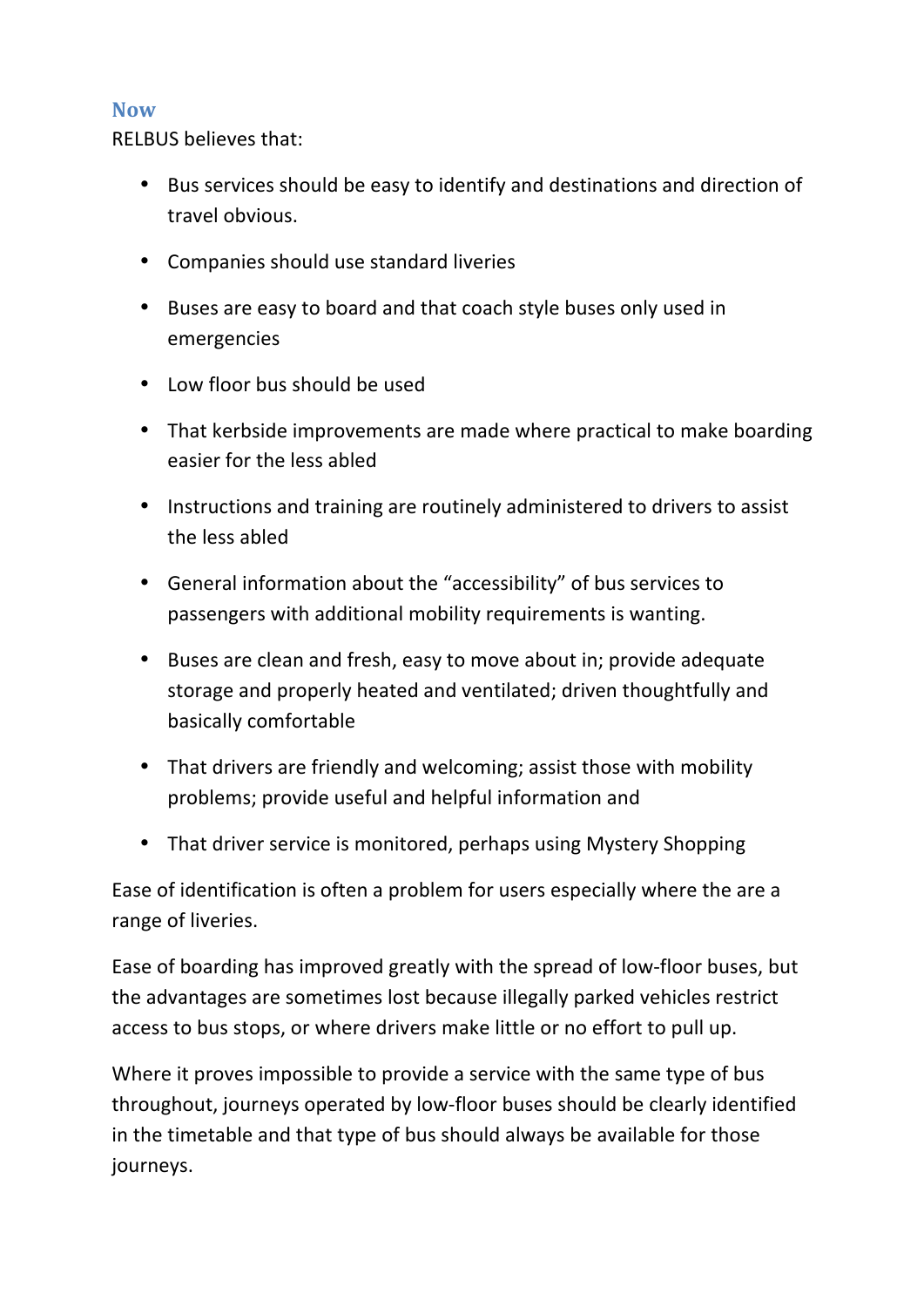RELBUS welcomes the provision of proper luggage and buggy space, together with obvious and adequate handholds. Where wheelchair/ buggy space is provided, it should not make it difficult for other passengers to find their seat, especially those who are older or less mobile.

RELBUS would like to see operators making a serious commitment to providing space to carry bikes on their buses in the near future (either inside or outside); making it easier for people to complete their journey by bike is an important element of joining-up our public transport system.

Proper heating and ventilation would appear to be an automatic requirement, yet many complain about inadequately heated buses in the winter months, or excessively hot and inadequately ventilated buses in the summer. Older buses mostly fall short of reasonable expectations. Operators should ensure that existing heating and ventilation systems are in full working order and wellmaintained.

Personal safety is a matter of increasing concern for many passengers, and there is often a reluctance to travel later in the evening, or at the end of the school day, or on the upper decks of double-deck buses because of rowdy, anti-social and sometimes violent behaviour.

### In future

In the future RELBUS supports:

- a commitment to providing some space on vehicles to carry bikes on their buses too
- smaller and quieter buses that are accessible to all

# **Promotion**

**RELBUS believes that:** 

- Buses and bus services should be properly promoted as a socially acceptable form of transport
- Local businesses should be encouraged to include public transport information on their websites especially, but not limited to, their 'How to get here' page.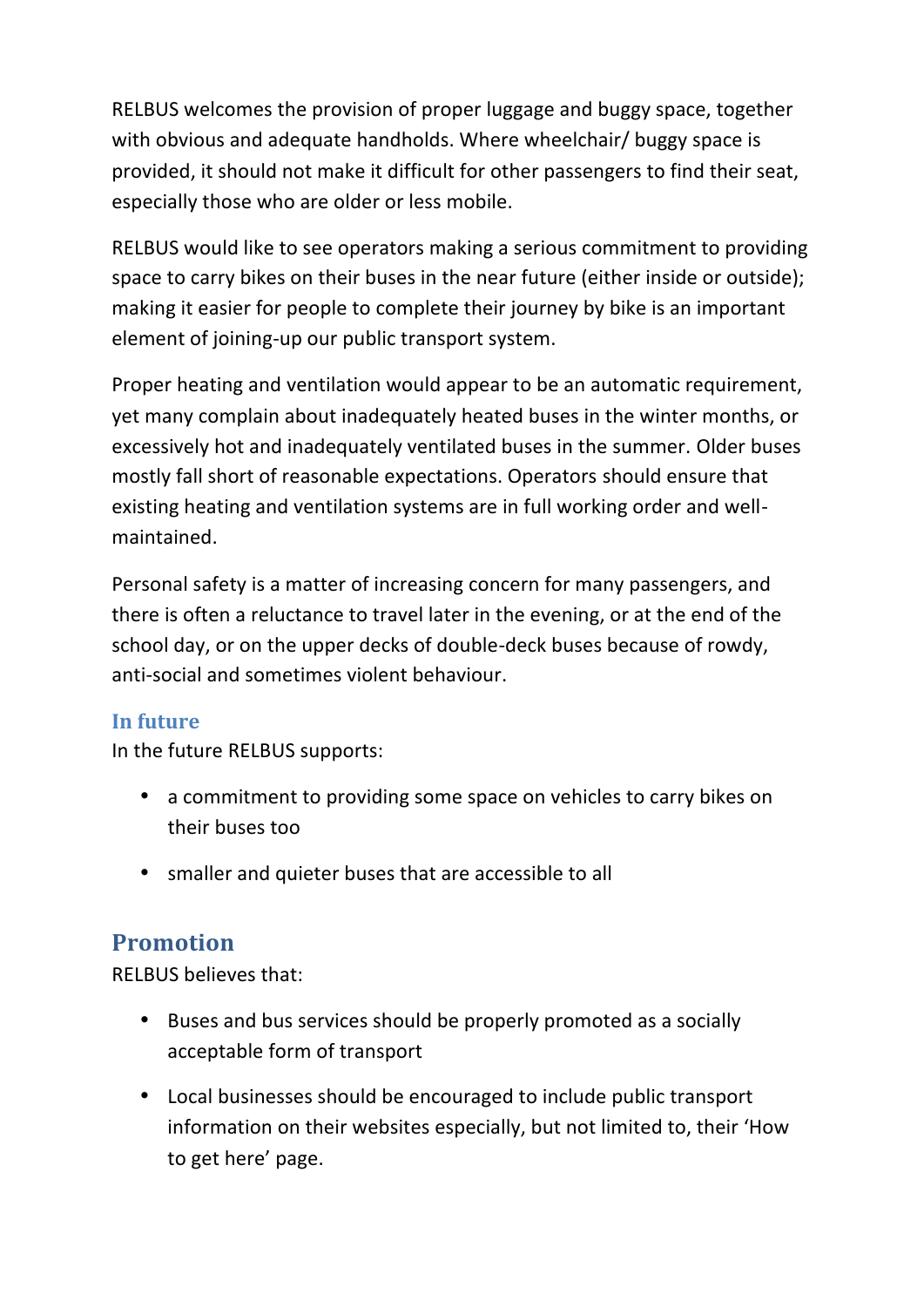• Liveries and branding, including sponsorship of buses by local destinations will play a part in this

# **Complaints Procedures**

### **Now**

RELBUS believes that complaints procedures should be allied to improvements or suggestions scheme and should be

- properly advertised
- and complaints handled promptly and efficiently
- suggestions for service improvements and changes should be acknowledged
- a transparent complaints appeals procedures in place
- complaints statistics published annually and suitably classified (for example - drivers' behaviour, reliability, information provision).

After a bus journey, bus users with complaints or suggestions should feel confident that

- complaints will be dealt with promptly and efficiently
- suggestions for service improvements and changes will be considered and acknowledged
- there is an appeal procedure to which they can turn if they feel that their complaint has been handled inadequately by operators

Complaints procedures vary widely between bus companies, and many bus users are cynical about the value of complaints processes.

RELBUS believes that representations from passengers can be a valuable source of customer feedback and, if handled in a positive way can help to ensure that problems are investigated properly and addressed.

Trends in complaints should be studied, to alert operators of problems and published regularly.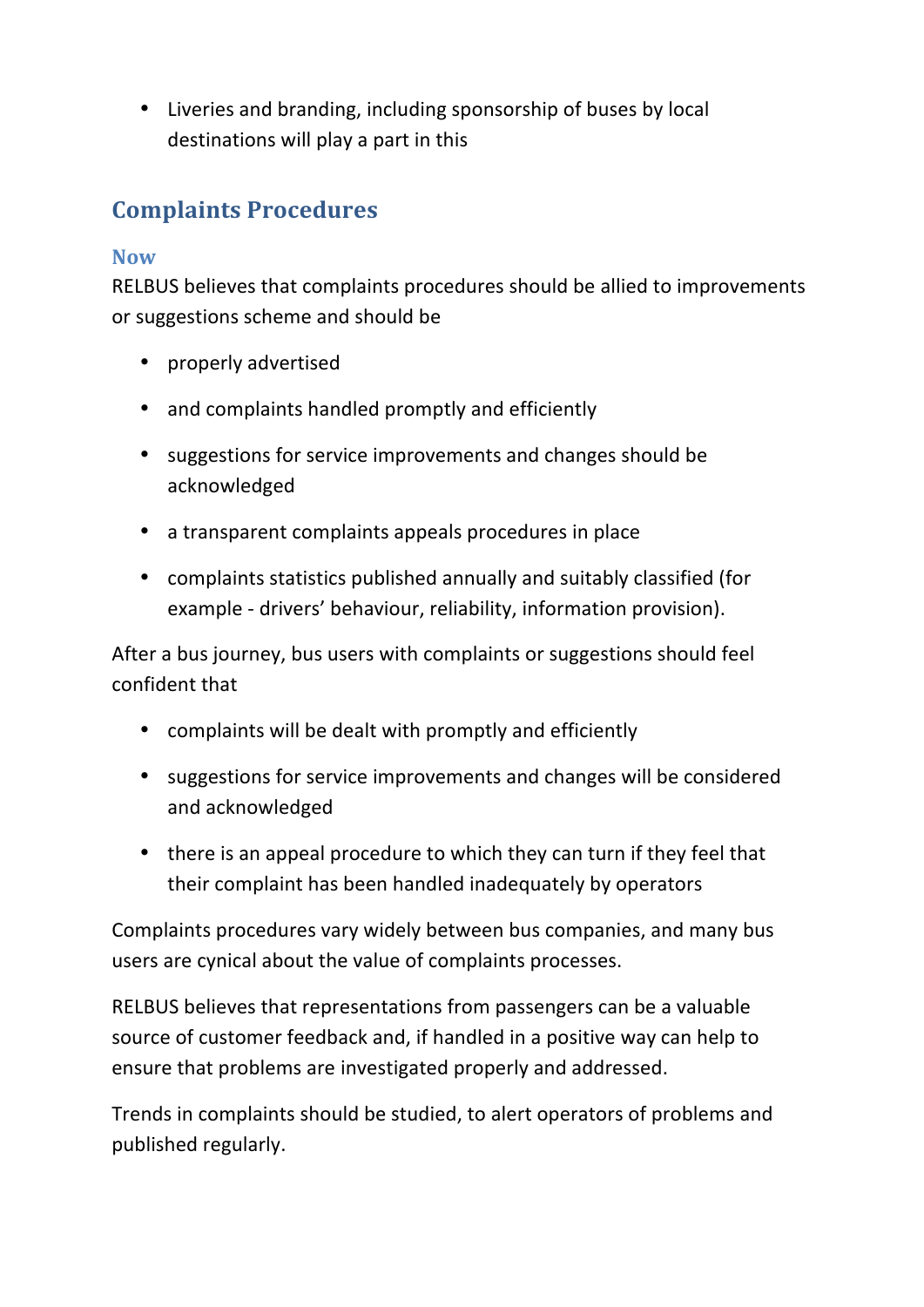Companies should publicise Passenger View Scotland, which is set up to deal with appeals from passengers who are dissatisfied with the bus operators' responses to their complaints about operational matters (for example - drivers' behaviour, reliability, information provision).

### In future

In the future RELBUS would like to see:

• a non-statutory appeals or consultation mechanism to deal complaints about service patterns, frequencies and fares to cover commercial and supported services

While there is no appeals machinery for commercial issues such as service patterns, frequencies and fares, RELBUS regards the formation of the Local Bus Forum as an important mechanism for registering these sorts of complaints.

# **Consultation**

RELBUS would like to see:

- regular consultation (at least every few years)
- additional surveys when major changes are planned or ELC is preparing to tender supported services.
- mechanisms for channelling suggestions from bus users
- mechanisms for raising suggestions for new services, re-timing and rerouting of existing services,
- suggestions for improvements to vehicles.
- more opportunities for passengers to discuss their concerns face-to-face with both bus company managers and local authority officers e.g. at Bus Users' Surgeries.

It is therefore vital that we have a better process for consulting bus users. If the costs of consulting users are shared, there would be benefits to all the operators and to the Local Authority and fewer appeals to Passenger View Scotland.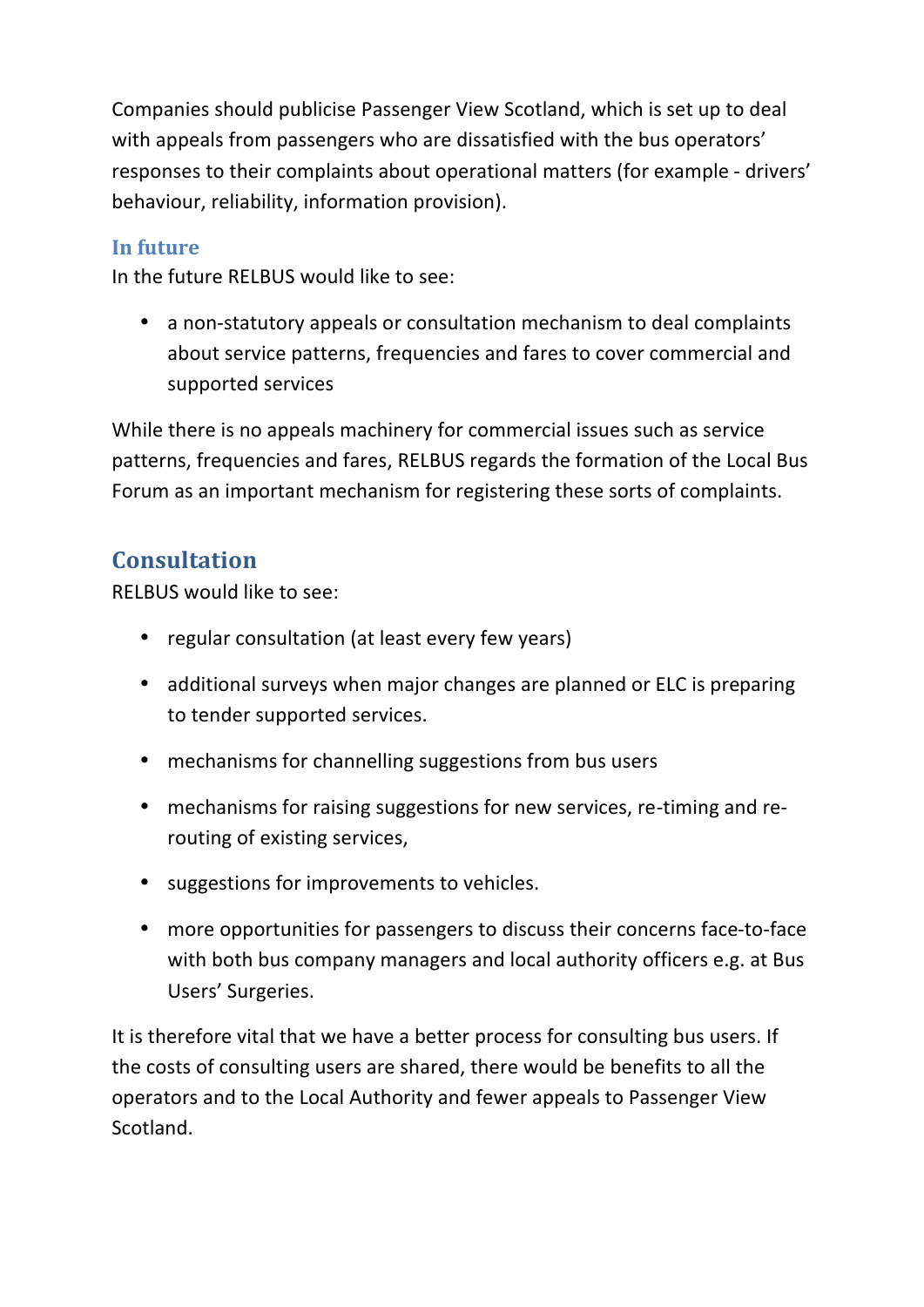There should be an additional non-statutory consultation at least every few years, with additional surveys when major changes are planned or ELC is preparing to tender supported services.

Suggestions from bus users should be encouraged. Better mechanisms for coordinating bus user feedback need to be put in place, using online surveys and feedback forms for complaints and compliments.

Suggestions for new services, re-timing and re-routing existing services, improvements to vehicles and the like should be both encouraged  $-$  perhaps by notices in buses  $-$  and discussed.

RELBUS has found that passengers get very upset about changes to services and the uncertainty that ensues. Lack of consultation with users seems to be the common factor.

There should also be more opportunities for passengers to discuss their concerns face-to-face with both bus company managers and local authority officers at Bus Users' Surgeries. Relbus supports the work of BUS USERS UK, which has pioneered work on bus surgeries and follow-up meetings.

RELBUS regards constructive dialogue between riders and providers as the way forward.

## **Bus Futures**

So what would a quality public transport network look like? In the future there will be:

- A network of frequent local services with stops connected to the local cycle path network, which feed into rail and bus express networks joining major towns.
- Prepaid and through ticketing available in local outlets / shops
- East Lothian Councils own buses become 'Community Owned', helping also to connect remote rural communities and joining up the many minibus services used by local groups
- Buses connect directly to rail services and vice versa